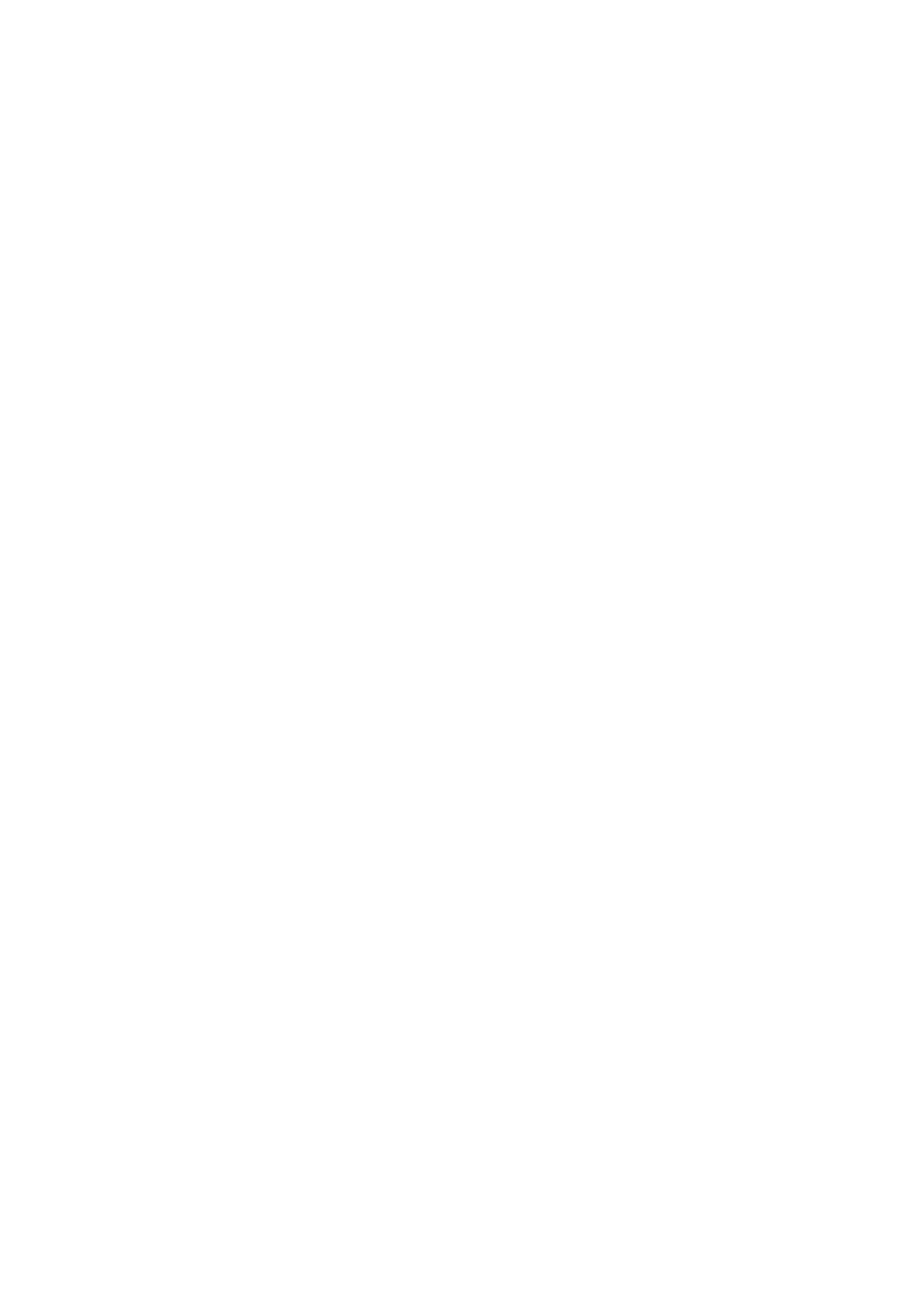## **INTRODUCTION**

**The Council of Europe is an international organisation with 47 member states.** Its objective is to promote and protect human rights, democracy and the rule of law. The Council of Europe serves over 820 million people across Europe. **The Pompidou Group – or Co-operation Group to Combat Drug Abuse and Illicit Trafficking in Drugs – is the Council of Europe's drug policy cooperation platform**. It is a Council of Europe enlarged partial agreement, open to voluntary membership of Council of Europe member states as well as other countries. It has 39 member states including three from outside Europe.<sup>1</sup>

**The Pompidou Group upholds the core values of the Council of Europe – human rights, democracy and rule of law** – and promotes a **balanced approach to drug policy**, supporting both demand and supply reduction of illicit drugs. It offers a forum for open debate, exchange of experiences and, as a platform for science and evidencebased innovation, it links policy, research and practice.

■In the Work Programme for 2015-2018 adopted at the 16th Ministerial Conference of the Pompidou Group, «Bringing Human Rights to the forefront of drug policy» is one of three main thematic priorities. As indicated in the Work Programme «Member States shall be supported in meeting their obligations under the Council of Europe and United Nations Conventions to protect fundamental rights and freedoms, in particular the right to life and human dignity, the right to protection of health, the right to equitable access to quality health care services for all, the prohibition of any type of discrimination as well as the right of children to be protected from narcotic drugs and psychoactive substances. Also, promoting gender equality will continue to be a transversal aspect to be observed in all Pompidou Group activities in a feasible manner in the context of the Council of Europe's programme on gender equality".

<sup>1.</sup> Austria, Azerbaijan, Belgium, Bosnia-Herzegovina, Bulgaria, Croatia, Cyprus, Czech Republic, Estonia, Finland, France, Greece, Hungary, Iceland, Ireland, Israel, Italy, Liechtenstein, Lithuania, Luxembourg, Malta, Mexico, Moldova, Monaco, Montenegro, Morocco, Norway, Poland, Portugal, Romania, Russian Federation, San Marino, Serbia, Slovak Republic, Slovenia, Sweden, Switzerland, "the former Yugoslav Republic of Macedonia", Turkey.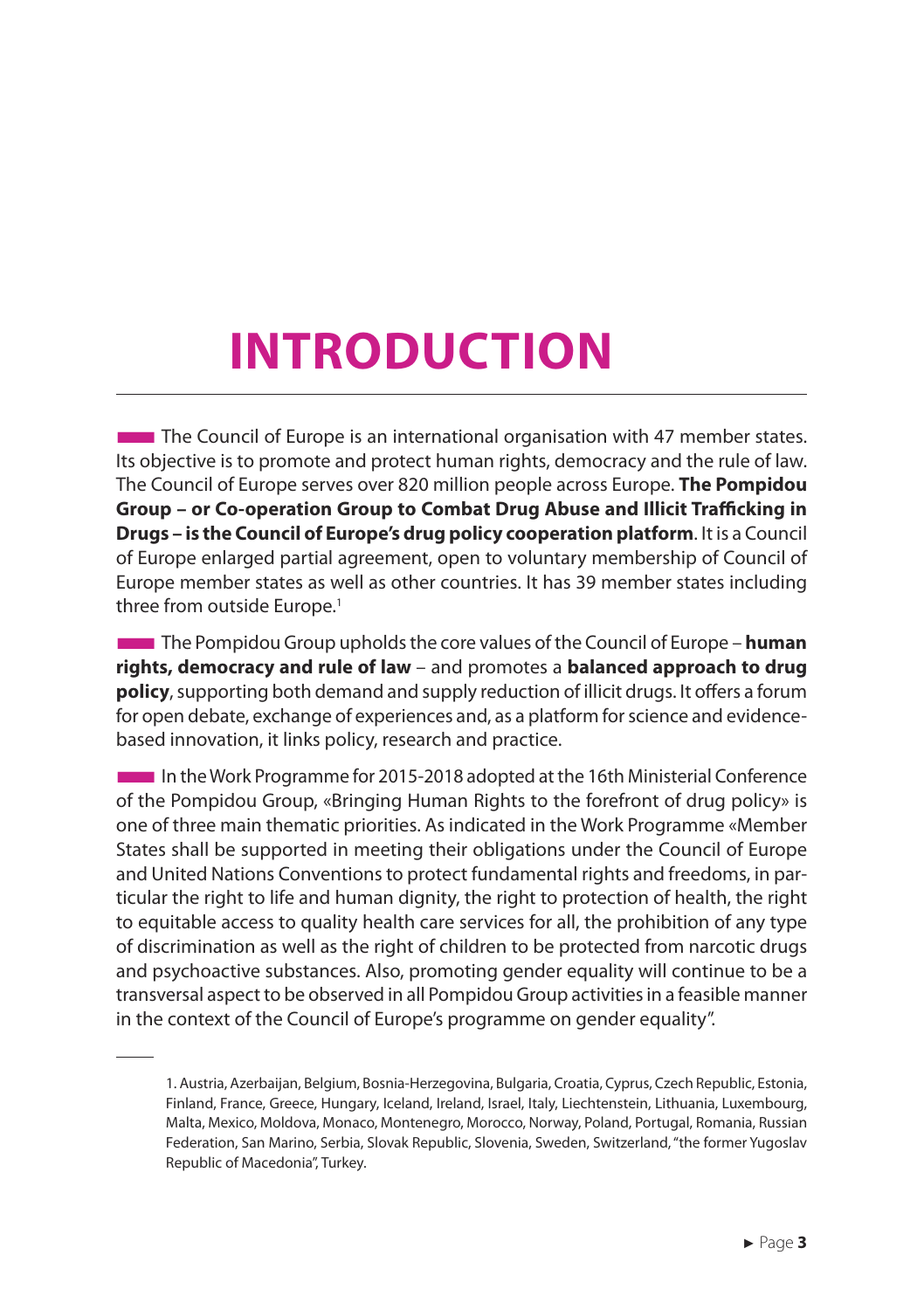■In its address to the United Nations General Assembly Special Session (UNGASS) on the world drug problem (New York, April 2016) the Pompidou Group noted that **all policy areas must comply with human rights**. This exigency applies equally to drug policy. Recent examples of how the Pompidou Group member states gave practical meaning to this requirement include the 2011 Policy paper on coherent policies for licit and illicit drugs, the 2013 Athens Declaration on protecting public health in drug policy under austerity budgets, the 2013 Policy paper on preventing risks and reducing harm and the 2016 Policy paper on government interaction with civil society.

 $\blacksquare$  This statement aims to promote protection of and respect for human rights and the dignity of all individuals in the context of drug programmes, strategies and policies.

■*At their 81st meeting on 21 and 22 November 2017 in Strasbourg, the Permanent Correspondents of the Pompidou Group, made the following statement on bringing human rights into drug policy development, implementation, monitoring and evaluation:*

■States, as well as international and regional organisations, **should take full account of human rights when elaborating, implementing, monitoring and evaluating drug policies.** 

**There is a need to have processes in place for on-going assessment to ensure** that human rights are and remain respected and safeguarded.

**The To pursue this objective, member states will:** 

- $\blacktriangleright$  Promote the respect of the rule of law;
- $\triangleright$  Recall the constant and determined opposition to the death penalty, in all places and in all circumstances, and urge all States still applying this inhuman punishment to establish a moratorium for its definitive abolition;
- $\triangleright$  Condemn extrajudicial executions and all forms of arbitrary or extrajudicial arrest and detention, and the use of torture and other cruel, inhuman or degrading treatment or punishment in all circumstances;
- $\triangleright$  Adopt and implement comprehensive and balanced national drug policies in order to improve prevention, especially for juvenile audiences, and access to healthcare for drug dependent people, including those in detention;
- $\triangleright$  Contribute to reducing stigma and discrimination of drug users;
- $\triangleright$  Promote the mainstreaming of gender aspects in all areas of drug policy;
- $\triangleright$  Increase awareness of human rights instruments and the need to implement them.

**EXECUTE:** Policy makers, policy implementers and policy evaluators must be aware and mindful of the human rights dimension that should inspire their choices and decisions. These processes should be underpinned by good governance arrangements, in accordance with international law.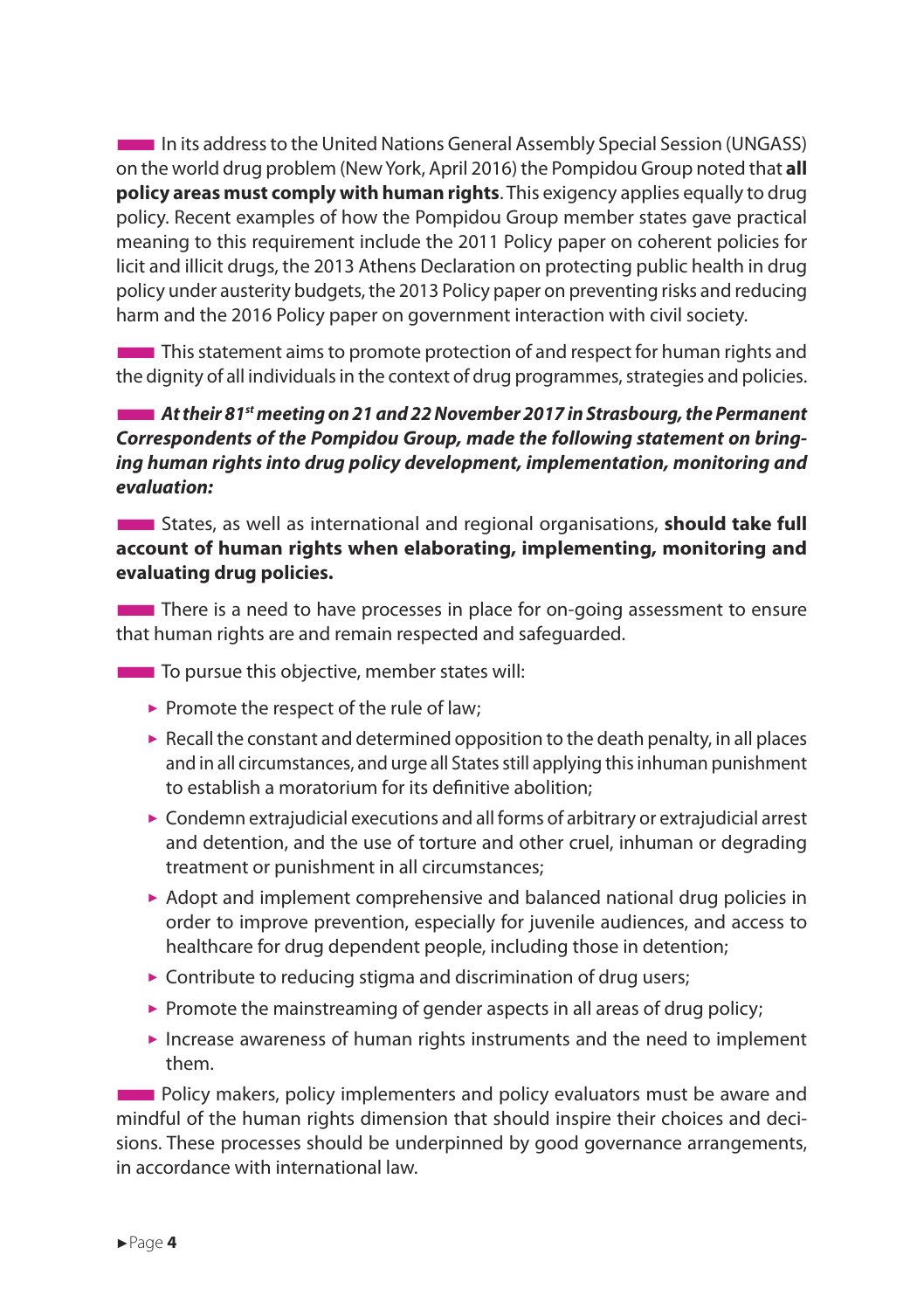**THE Mechanisms in place should be capable of bringing to light not only evident** human rights issues – such as the death penalty – but also offer an opportunity to redress more subtle consequences that are difficult to discern when focussing on bigger (e.g. societal) concerns.

■It is not possible at present to give an authoritative and comprehensive view on the human rights dimension of drug policy in the absence of concrete guidance from the bodies entitled to interpret and construe international human rights law, including the European Court of Human Rights. Moreover, there is no simple or single answer and it is impracticable to carry out a one-off all-inclusive policy review. However, the difficulty does not exclude responsibility. Precaution is needed as regards measures that may affect the enjoyment of human rights, and the implications and consequences of the policy choices must be carefully assessed.

**THE Within their respective roles, duties and responsibilities, under applicable inter**national human rights instruments and drugs conventions, and also national laws and regulatory frameworks, **it is for each state and international organisation** to assess the intended and unintended effects of envisaged drug policy measures, taking into account potential impact on the enjoyment of human rights.

**The Pompidou Group encourages member states to conduct a comprehensive** human rights-based review in their country. The approach should take account of the circumstances and needs in each case, and a step-by-step or **a gradual approach** may be the only practical way forward, in line with the applicable policy cycle, and could serve to optimise results.

**IDEE** In doing so, they can **rely on a range of indicators**, available in various sources issued by and with the help of organs such as the World Health Organisation (WHO), the Joint United Nations Programme on HIV/AIDS (UNAIDS), the UN Office on Drugs and Crime (UNODC), the UN Special Rapporteur on the right of everyone to the enjoyment of the highest attainable standard of physical and mental health, or the UN High Commissioner for Human Rights, as well as guidance adopted by the Pompidou Group – e.g. the policy papers on coherence and on preventing risks and reducing harm.

**The Permanent Correspondents also refer to the report of the Expert Group on** the cost and unintended consequences of drug control policies (P-PG (2017) 3 final) as well as the guiding principles on the review of laws and regulations on opioid agonist treatment prepared by its experts (P-PG (2017) 15). Further, the Permanent Correspondents take note of the background paper "Drug Policy and Human Rights in Europe: Managing Tensions, Maximising Complementarities" (P-PG / HR (2016) 3).

■**Valuable indicators** can also be found in international human rights case law, and judgements delivered by national – including constitutional – courts and other legal literature. Scientific publications and data from national and regional drugs observatories as well as from the European Monitoring Centre for Drugs and Drug Addiction (EMCDDA) can also be taken into account.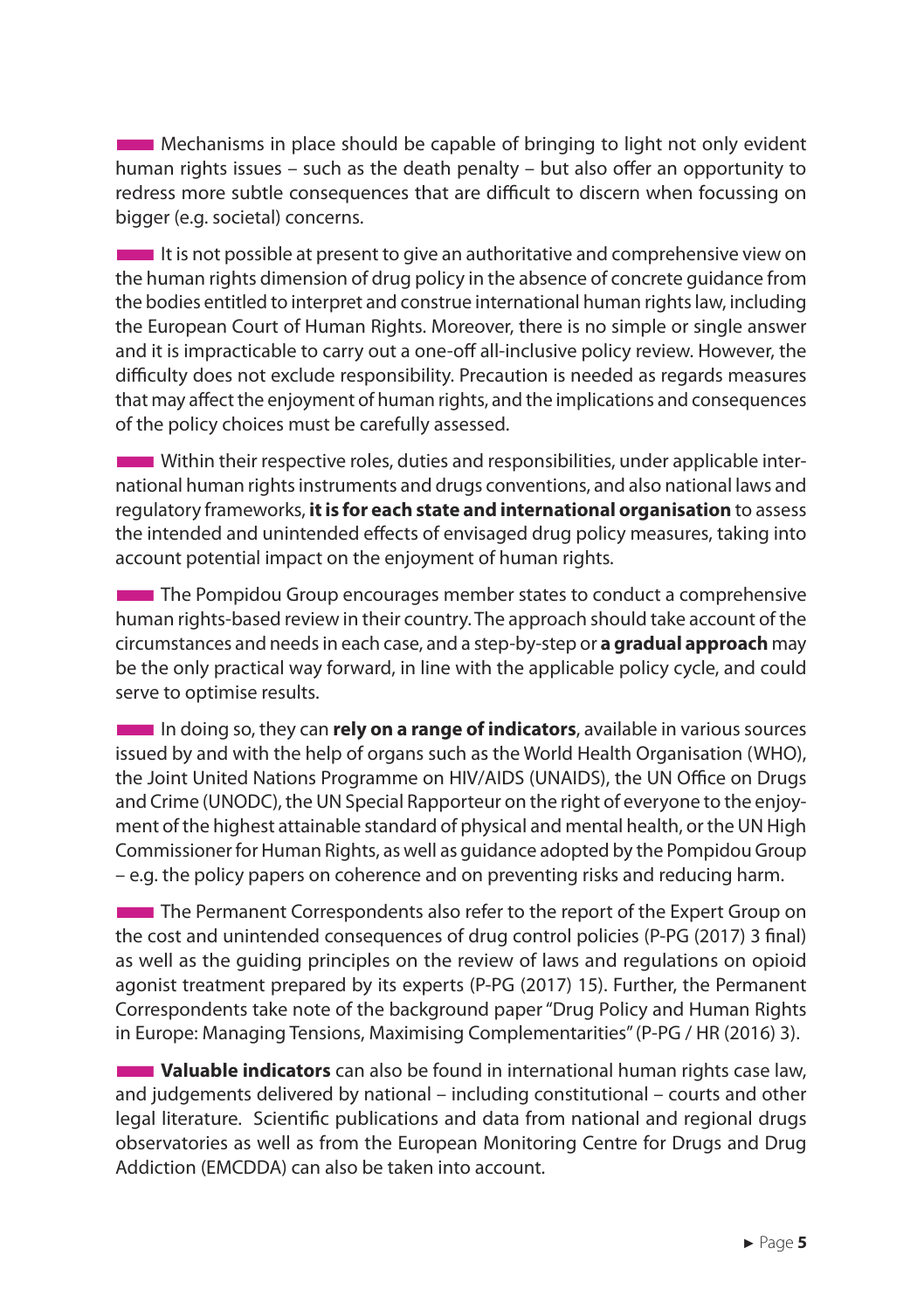**The results of the assessment of policies from a human rights perspective should,** in turn, **feed back into the policy making process**.

**EXECUTE:** Relevant **good democratic governance principles** – relying on science and evidence, inclusive dialogue and participation, transparency and accountability – should be incorporated into all stages of the process of elaboration, implementation, monitoring and evaluation of drug policy. Monitoring and reporting are fundamental governance tools, and should be underpinned by solid research around the drugs phenomenon.

■**Within their respective roles, duties and responsibilities, all stakeholders** – government, non-governmental organisations, scientific, professional and academic communities, international or regional organisations or agencies, as well as organisations representing service users – **should contribute to the drug policy governance** process. They should raise their voices to signal and prompt rectification of policies that are ostensibly contrary to human rights exigencies.

**EXCO** Each stakeholder group should acknowledge its role and underpin action by empowering members through raising awareness about their role and through capacity building on the potential human rights impact of their actions.

**BEE** Against this background,

**The Pompidou Group** reiterates their commitment to bringing human rights into drug policy development, implementation, monitoring and evaluation, and the **Permanent Correspondents** of the Group undertake:

- $\triangleright$  To disseminate broadly this statement,
- $\triangleright$  To promote action consistent with its provisions,
- $\triangleright$  To contribute to awareness raising and capacity building among relevant stakeholders of the human rights dimension of drug policy and its practical implications, and
- $\triangleright$  To pursue this reflection as mandated by the 2014 Ministerial Conference.